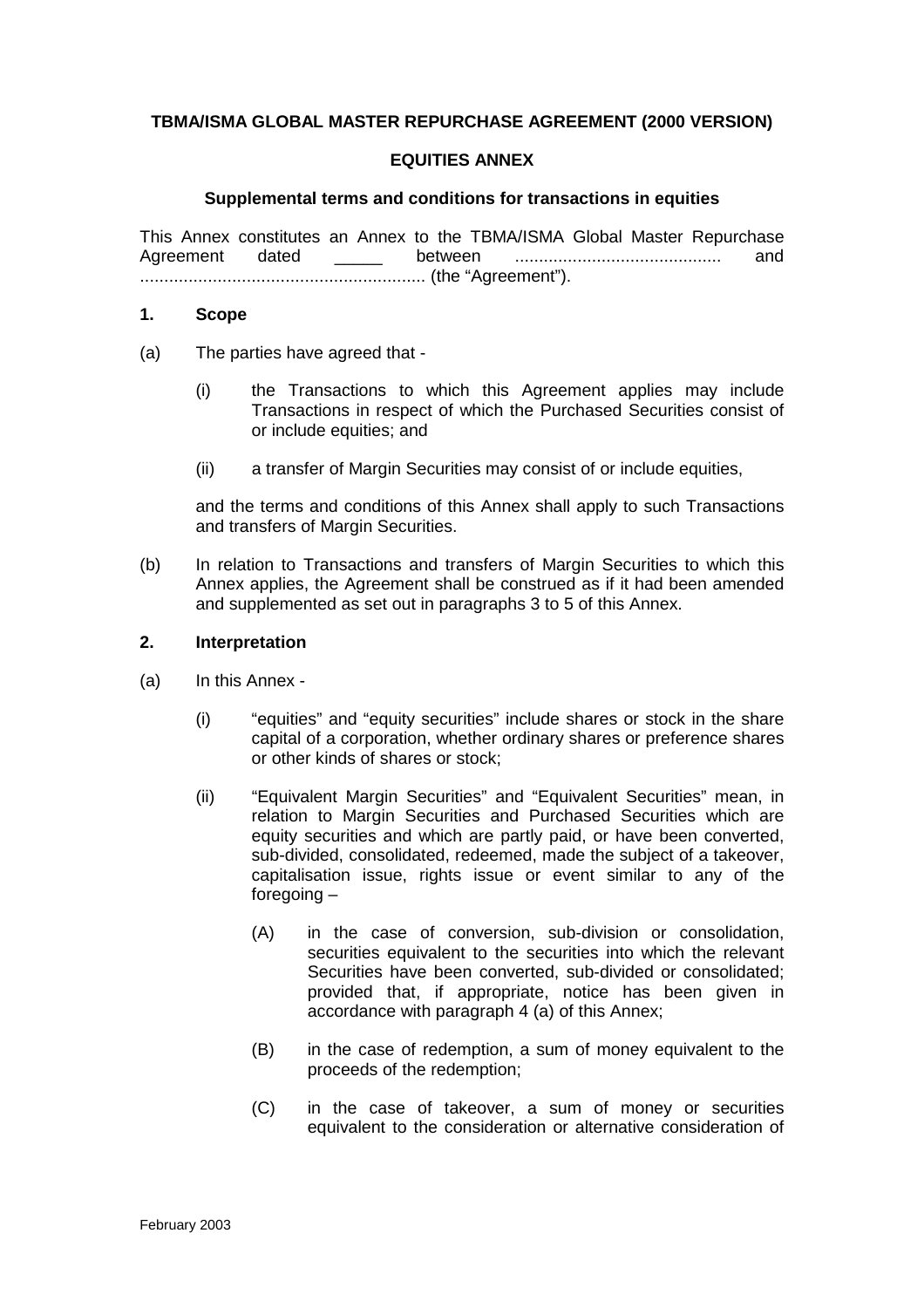which notice has been given in accordance with paragraph 4(a) of this Annex;

- (D) in the case of a call on partly paid securities, securities equivalent to the paid-up securities; provided that, in the case of Equivalent Securities, Seller or, in the case of Equivalent Margin Securities, the party which transferred the relevant Margin Securities shall have paid to the other party a sum of money equal to the sum due in respect of the call;
- $(E)$  in the case of a capitalisation issue, securities equivalent to the relevant Securities together with the securities allotted by way of bonus thereon;
- (F) in the case of a rights issue, securities equivalent to the relevant Securities together with the securities allotted thereon; provided that notice has been given to the other party in accordance with paragraph 4(a) of this Annex;
- (G) in the event that income in the form of securities, or a certificate which may at a future date be exchanged for securities or an entitlement to acquire securities is distributed, securities equivalent to the relevant Securities together with securities or a certificate or an entitlement equivalent to those allotted; provided that notice has been given in accordance with paragraph 4(a) of this Annex;
- (H) in the case of any event similar to any of the foregoing, securities equivalent to the relevant Securities together with or replaced by a sum of money or securities or other property equivalent to that received in respect of such Securities resulting from such event.
- (b) In the event of any conflict between the terms of this Annex and the Agreement the terms of this Annex shall prevail.

#### **3. Income Payments**

- (a) Subject as otherwise provided in this Annex or as otherwise agreed between the parties, where the Income paid or distributed by the issuer of Purchased Securities or Margin Securities is not in the form of money but is in the form of other property, the obligation of a party under paragraph 5 of the Agreement to pay to the other party an amount equal to the amount paid by the issuer shall be construed as an obligation to transfer property equivalent to that distributed by the issuer.
- (b) The existing paragraph 5 of the Agreement shall be replaced by the following -

### **"5. Income Payments**

(a) Unless otherwise agreed -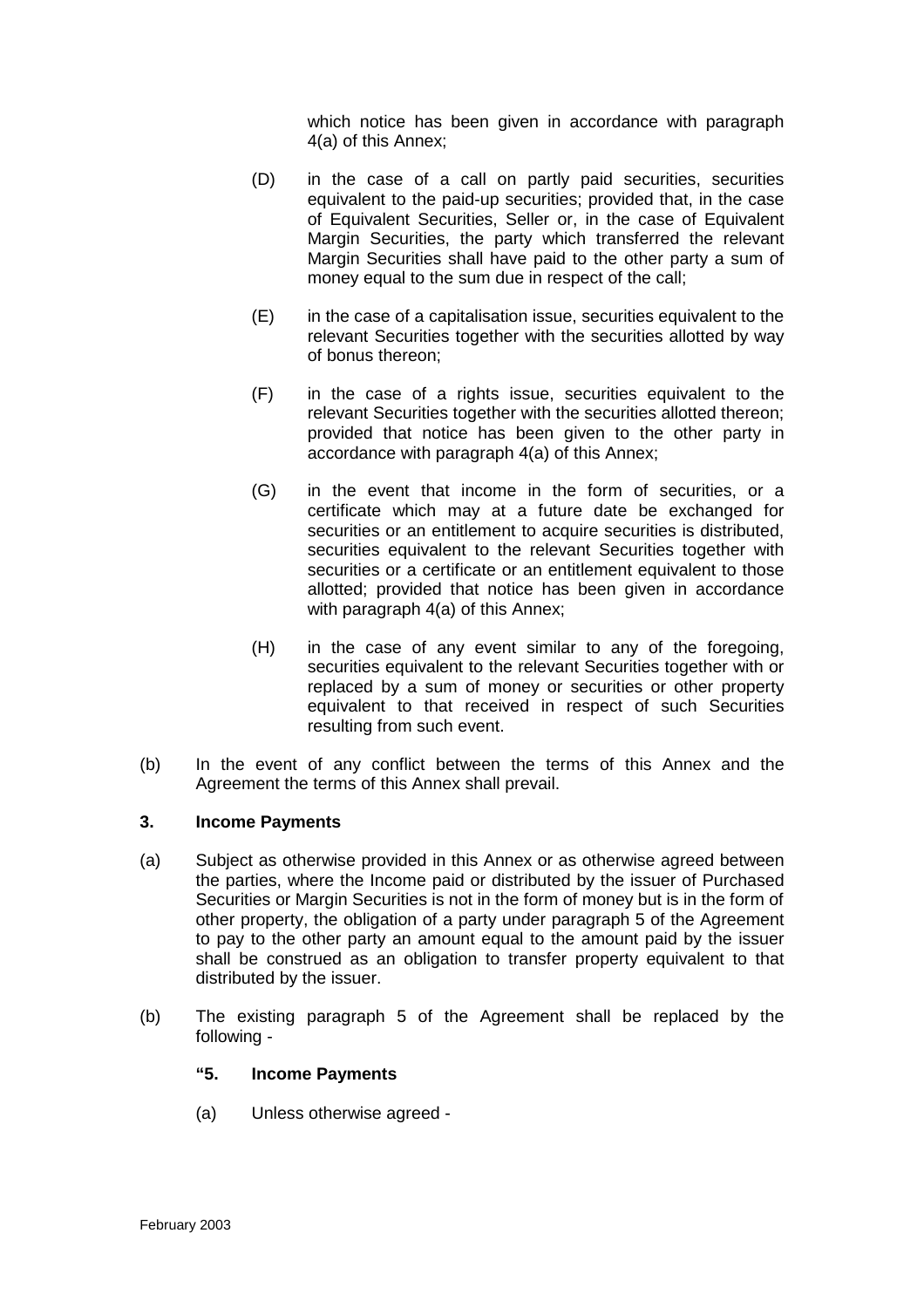- (i) where the Term of a particular Transaction extends over an Income Payment Date in respect of any Securities subject to that Transaction which are not equities, Buyer shall on the date such Income is paid by the issuer transfer to or credit to the account of Seller an amount equal to (and in the same currency as) the amount paid by the issuer;
- (ii) where Margin Securities which are not equities are transferred from one party ("the first party") to the other party ("the second party") and an Income Payment Date in respect of such Securities occurs before Equivalent Margin Securities are transferred by the second party to the first party, the second party shall on the date such Income is paid by the issuer transfer to or credit to the account of the first party an amount equal to (and in the same currency as) the amount paid by the issuer,

and for the avoidance of doubt references in this sub-paragraph to the amount of Income paid by the issuer of any Securities shall be to an amount paid without any withholding or deduction for or on account of taxes or duties notwithstanding that a payment of such Income made in certain circumstances may be subject to a withholding or deduction.

- (b) (i) Unless otherwise agreed, where the Purchased Securities the subject of a Transaction consist of or include equities in respect of which an Income Payment Date would, but for this provision, occur during the Term of such Transaction, Seller shall seek to effect a substitution of such equities in accordance with paragraph 8(a) before the Notice Date referred to in sub-paragraph (b)(iii), but if such a substitution has not been effected by that date then Termination of such Transaction shall, provided that Seller has notified Buyer of such Termination in accordance with sub-paragraph (b)(iii), occur on, and, accordingly, the Repurchase Date of such Transaction shall fall on, the Business Day immediately preceding such Income Payment Date.
	- (ii) Unless otherwise agreed and except to the extent that Equivalent Margin Securities in respect of the relevant Margin Securities have already been transferred, where one party (the "transferor") has transferred Margin Securities which are equities to the other (the "transferee") then, on the Business Day preceding the next Income Payment Date in respect of such Margin Securities, the transferee shall transfer to the transferor Equivalent Margin Securities in respect of such Margin Securities in exchange for new Margin Securities as if such transfers were made pursuant to a request under paragraph 8(d) to which the transferee had agreed; provided that (aa) the transferor has given notice to the transferee in accordance with sub-paragraph (b)(iii) of the application of this sub-paragraph (b)(ii) and (bb) the transferor has provided reasonable details to the transferee of the Margin Securities in question, the relevant Income Payment Date and the new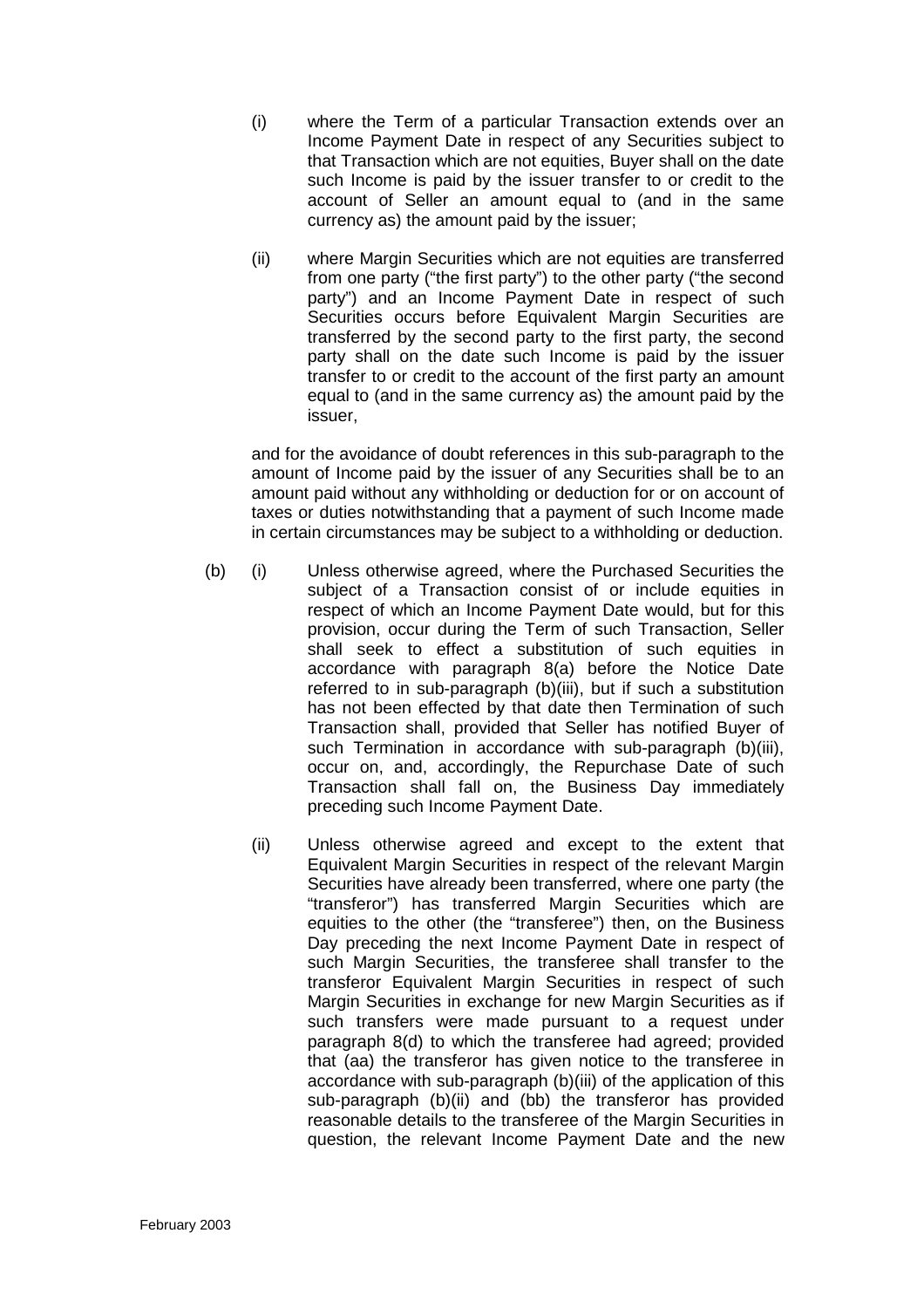Margin Securities to be exchanged for such Equivalent Margin Securities and the transferee has indicated to the transferor that such new Margin Securities are acceptable to it.

- (iii) Any notice given pursuant to sub-paragraphs (b)(i) or (b)(ii) above shall not be valid unless given so as to be effective, at the latest, one hour before the close of business on the last Business Day (the "*Notice Date*") on which the recipient would customarily be required to initiate settlement of the securities to be transferred by it pursuant to such notice in order for settlement to take place on the Business Day immediately preceding the relevant Income Payment Date.
- (iv) Nothing in this sub-paragraph (b) shall prejudice any entitlement of either party to terminate a Transaction in any other manner permitted by the Agreement.
- (c) Unless otherwise agreed between the parties, where (notwithstanding, and without prejudice to, sub-paragraph (b) above) Equivalent Securities in respect of Purchased Securities which are equities or, as the case may be, Equivalent Margin Securities in respect of Margin Securities which are equities have not been transferred by Buyer to Seller or the transferee to the transferor prior to an Income Payment Date in respect of such Securities, sub-paragraph (a) above shall not apply in respect of such Securities, but instead Buyer shall or, as the case may be, the transferee shall, on the date Income is paid by the issuer of those Securities, transfer to or credit to the account of Seller or, as the case may be, the transferor -
	- (i) an amount equal to (and in the same currency as) so much of such Income attributable to such Securities as is (if it is the holder of such Securities on such Income Payment Date) or would have been (if it had been the holder of such Securities on such Income Payment Date) paid in cash by the issuer to the holder; and
	- (ii) an amount equal to such amount, if any, in respect of tax or tax benefit as Buyer or the transferee is (if it is the holder of such Securities on such Income Payment Date) or would have been (if it had been the holder of such Securities on such Income Payment Date) entitled to claim or recover in cash from the issuer's jurisdiction in respect of such Income payment;

provided that, unless otherwise agreed between the parties, if Buyer or, as the case may be, the transferee has failed to make reasonable efforts to transfer the relevant Equivalent Securities or Equivalent Margin Securities prior to such Income Payment Date in circumstances where the proviso to sub-paragraph (b)(i) above or, as the case may be, sub-paragraph (b)(ii) has been satisfied, then, instead of transferring or crediting the amount referred to in subparagraphs (i) and (ii) of this sub-paragraph (c), Buyer or, as the case may be, the transferee shall indemnify Seller or, as the case may be, the transferor in respect of any cost, loss (including for the avoidance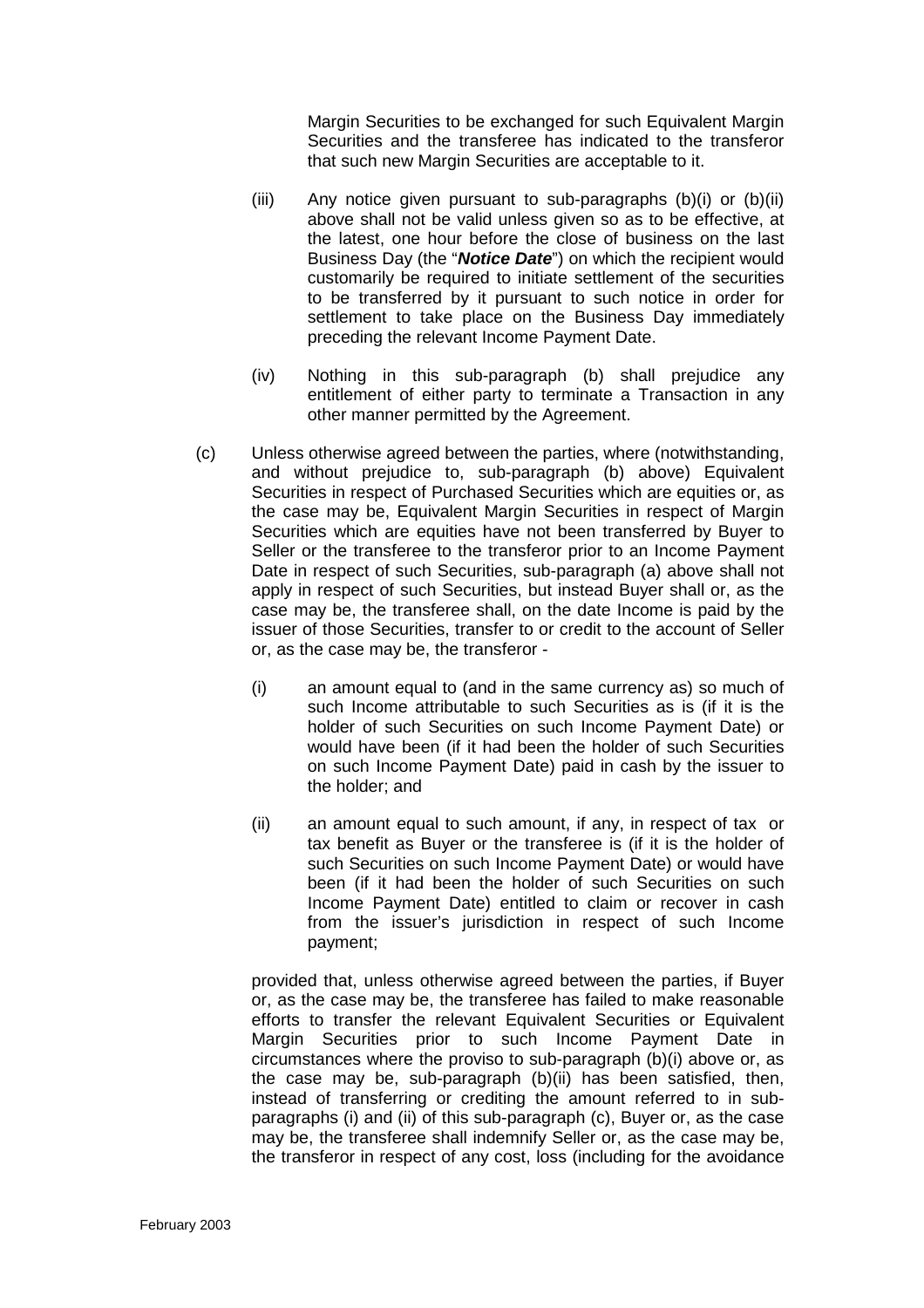of doubt the amount of Income that would have been paid to Seller or, as the case may be, the transferor if it had been the holder of such Securities on such Income Payment Date) or damage (excluding, for the avoidance of doubt, any consequential loss or damage) suffered by such person which it would not have suffered had the relevant Equivalent Securities or Equivalent Margin Securities been transferred prior to such Income Payment Date.

(d) Where Buyer or, as the case may be, the transferee is required by law to make any transfer or credit pursuant to sub-paragraph (c)(i) or (ii)*1* above subject to withholding or deduction of taxes or duties, and as a result would, but for this sub-paragraph, be required to pay additional amounts under paragraph 6(b) of the Agreement, unless otherwise agreed between the parties, it shall only be obliged to pay such additional amounts to the extent that it could, in the relevant circumstances, have avoided, satisfied or off-set the relevant obligation to withhold or deduct (or to account for the tax withheld or deducted) by utilising any available tax credit in respect of the relevant Securities (or transactions relating to them).".

## **4. Corporate actions and voting**

- (a) In relation to Purchased Securities or Margin Securities which are equities (and in respect of which Equivalent Securities or, as the case may be, Equivalent Margin Securities have not been transferred) Buyer, in the case of Purchased Securities, or the transferee, in the case of Margin Securities, shall notify the other party within a reasonable time after the date on which a holder of such Securities would in the normal course have received such notice from the issuer of any notice issued by the issuer of such Securities to the holders of such Securities relating to any proposed conversion, sub-division, consolidation, takeover, pre-emption, option or other similar right or event affecting such Securities or of any Income payment declared in respect of such Securities. Whether or not such notice is received from the first party, the other party may -
	- (i) where the relevant Securities are Purchased Securities, cause the Transaction to be terminated in accordance with paragraphs 3(d), (e) and (f) of the Agreement as if the Transaction were an on demand Transaction or, where the relevant Securities are Margin Securities, request that Equivalent Margin Securities be transferred in respect of such Securities to paragraph 8(d) of the Agreement; and/or (as appropriate);
	- (ii) within a reasonable time before the latest time for the exercise of the right or option give written notice to the first party that on redelivery of Equivalent Securities or Equivalent Margin Securities, as the case may be, it wishes to receive Equivalent Securities or Equivalent Margin Securities in such form as will arise if the right is exercised or,

<sup>&</sup>lt;sup>1</sup> Note: this is intended to make clear that the disapplication of the gross-up provision does not apply where the buyer/transferee has failed to co-operate with the seller/transferor – in these circumstances there is no transfer under (c)(i) or (ii) and the indemnity in (c) applies.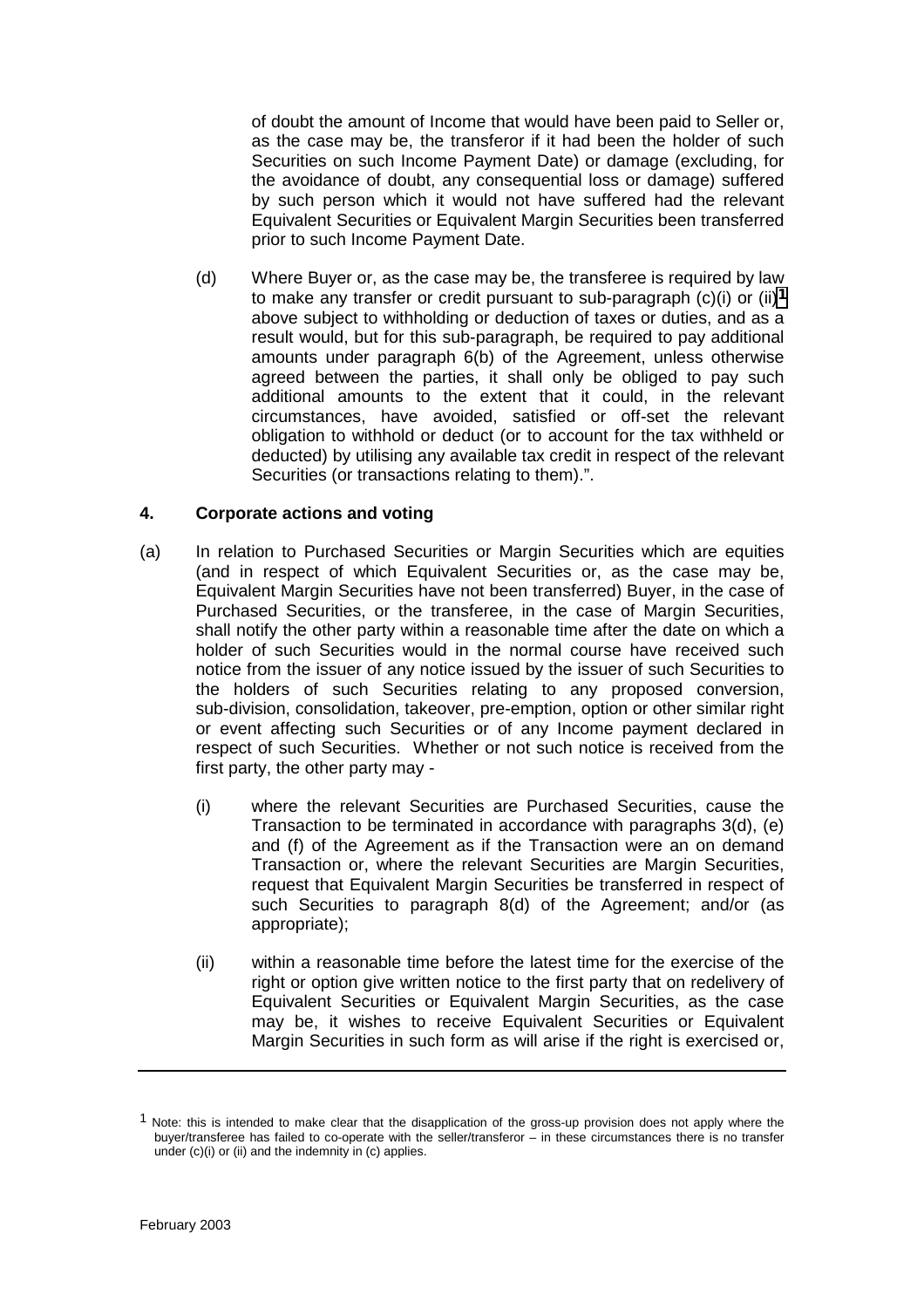in the case of a right which may be exercised in more than one manner, is exercised as is specified in such written notice; provided that if any sum is required to be paid by a holder of the securities to the issuer or any other person in order to exercise such rights, the other party shall pay to the first party an amount equal to such sum.

(b) Where any voting rights fall to be exercised in relation to any Purchased Securities or Margin Securities which are equities and in respect of which Equivalent Securities or, as the case may be, Equivalent Margin Securities have not been transferred, neither Buyer, in the case of Purchased Securities, nor the transferee, in the case of Margin Securities, shall have any obligation to arrange for voting rights of that kind to be exercised in accordance with the instructions of the other party in relation to such Purchased Securities or Margin Securities, unless otherwise agreed between the parties.

### **5. Transfer**

- (a) Seller shall promptly pay and account for any transfer or similar duties or taxes chargeable in connection with the transfer of Purchased Securities which are equities and any Equivalent Securities in respect thereof and shall reimburse to Buyer the amount of any liability incurred by it as a result of Seller's failure to do so.
- (b) Where Margin Securities which are equities are transferred by one party to the other, the transferor (the first party) shall promptly pay and account for any transfer or similar duties or taxes chargeable in connection with such transfer as well as in connection with any subsequent transfer by the transferee (the second party) of Equivalent Margin Securities in respect thereof to the first party and shall reimburse to the second party the amount of any liability incurred by the second party as a result of the first party's failure to do so.
- (c) In relation to Transactions to which this Annex applies and unless otherwise agreed, where any Purchased Securities, Equivalent Securities, Margin Securities or Equivalent Margin Securities are transferred through a settlement system which automatically generates a mandatory payment or delivery, or a mandatory obligation to pay or deliver, against the transfer of such Securities, then -
	- (i) such automatically generated payment, delivery or obligation shall be treated as a payment or delivery by the transferee to the transferor, and except to the extent that it is applied to discharge an obligation of the transferee to effect a payment or delivery, such payment or delivery, or obligation to pay or deliver, shall be deemed to be a Margin Transfer made by the transferee; and
	- (ii) unless the parties shall have agreed otherwise, the party receiving such Margin Transfer shall cause to be made to the other party for value the same day either, where such Margin Transfer is a payment, an irrevocable payment in the amount of such Margin Transfer or, where such Margin Transfer is a delivery, an irrevocable delivery of Securities (or other property, as the case may be) equivalent thereto.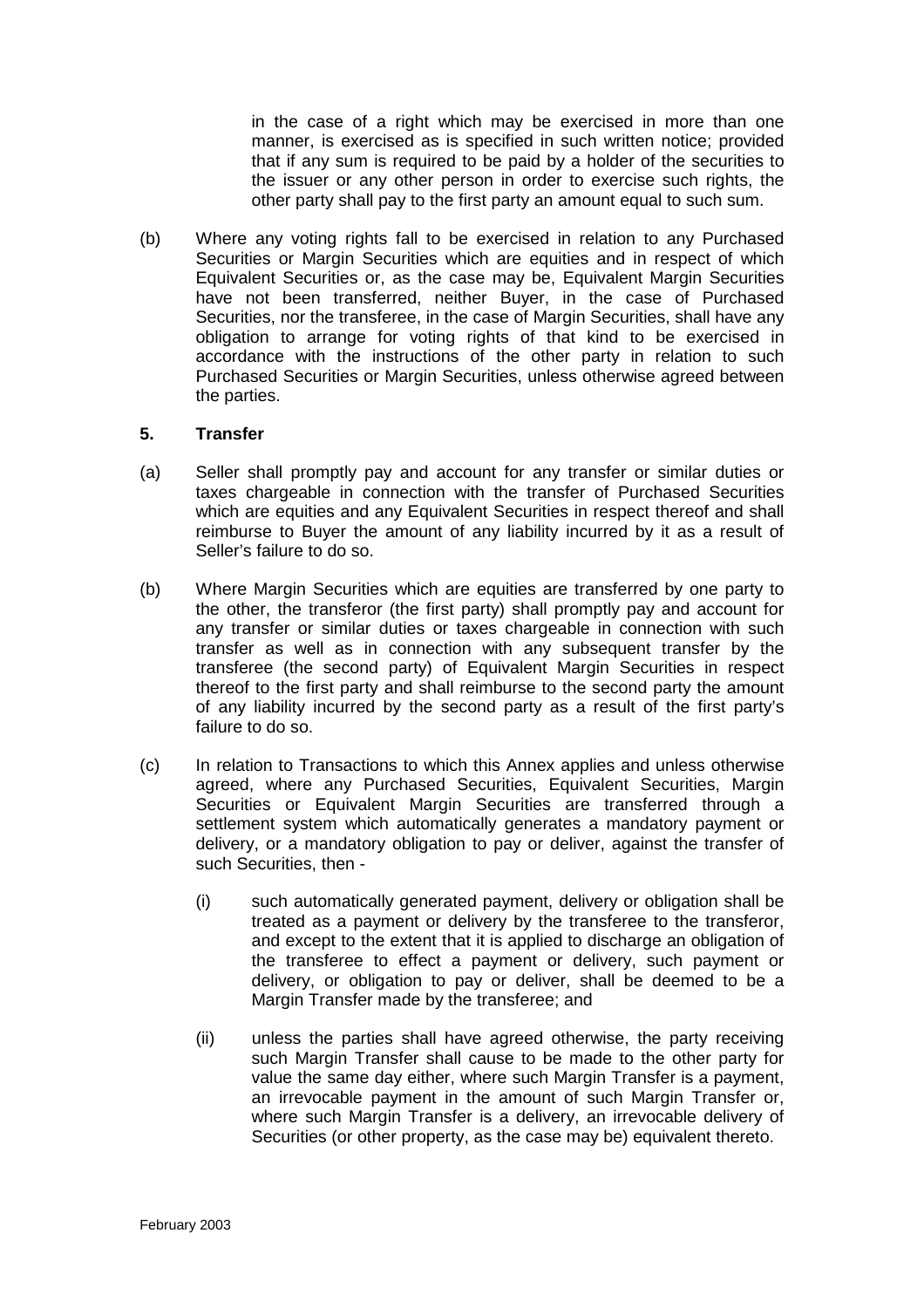## **TBMA/ISMA GLOBAL MASTER REPURCHASE AGREEMENT (2000 VERSION)**

### **Guidance notes to the Equities Annex**

These quidance notes -

- are designed to provide users of the Equities Annex with information on its content;
- do not form part of the Equities Annex or the Agreement; and
- summarise certain, but not all, of the provisions of the Equities Annex.

### **Introduction**

1.1 The text of the Agreement was produced primarily with debt securities, and particularly government debt securities, in mind. Its use with other securities often necessitates additional provisions. This is the case with equities (hence the specific exclusion of equities from the Agreement).

1.2 The Equities Annex contains additional provisions for inclusion where either the Purchased Securities or Margin Securities are equities. The Equities Annex is designed to document Transactions which involve transfers of cash against transfers of "general collateral" which include equities or transfers of equities as Margin Securities. Users of the Equities Annex should, however, always satisfy themselves that these provisions are adequate and appropriate in the context of the particular transactions they propose to enter into and the particular securities which they propose to use.

- 1.3 The provisions of the Equities Annex contemplate:
- additional events which may affect equity securities during the life of a transaction;
- the payment of income on securities otherwise than in cash;
- a methodology for dealing with the tax issues relating to manufactured dividends which may arise in respect of equities;
- voting rights;
- transfer taxes;
- arrangements that may apply to settlements of equities.

## **Equities and Equivalent Securities**

2.1 Paragraph 2 of the Equities Annex contains three important definitions, namely, of the terms "equities", "Equivalent Margin Securities" and "Equivalent Securities".

2.2 Users of the Equities Annex should ensure that the types of equity securities with which they propose to deal fall within the definition of equities.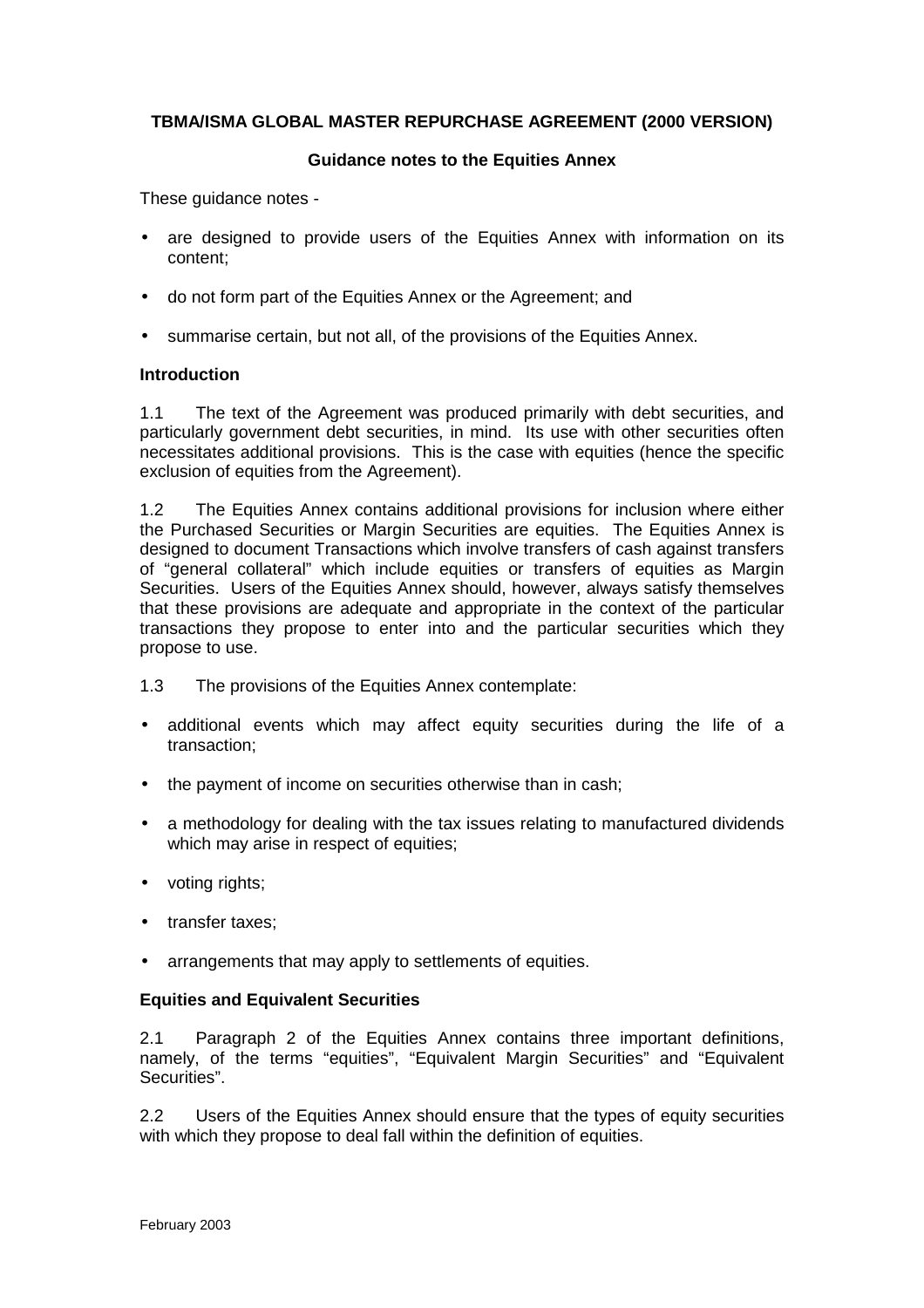2.3 The definitions of Equivalent Securities and Equivalent Margin Securities anticipate the possibility of corporate events and other similar events affecting the equities involved. Examples are conversions, takeovers and rights issues. These definitions are based on the corresponding definitions contained in the standard securities lending documentation issued by the International Securities Lenders Association (ISLA).

2.4 Many corporate or other events effect some change to the securities concerned (e.g. a conversion). In many cases the securities will have been substituted before the corporate or other event occurs, but if they have not been then the question that arises is what equivalent securities should be returned. These definitions answer that question. They also address the situation where the event involves a choice being made or a payment being made.

# **Taxation**

3.1 Paragraph 3 of the Equities Annex substitutes a new and expanded paragraph 5 of the Agreement, designed particularly to deal with the position in relation to payments of Income if a repo of equities spans an Income Payment Date or an Income Payment Date arises whilst equities have been transferred as Margin Securities.

## *Non-Equities*

3.2 The new and expanded paragraph 5 deals with payments of Income in a special manner described below. However, new sub-paragraph 5(a) is identical to the existing paragraph 5 of the Agreement except for the introduction of the words "which are not equities" in each of sub-paragraphs (i) and (ii). The reason for including this sub-paragraph in the Equities Annex is that it will not necessarily be the case, where this Annex is used, that all the securities that are involved are equities needing to be dealt with under special rules. For example, there could be a case where the securities that are repoed are equities but Margin Securities are debt securities, which may include net paying debt securities in respect of which the parties have agreed that paragraph 1(b) of Annex I (Net Paying Securities) shall apply. In such a case paragraph 5(a) will have the effect of making it clear that, in the absence of any agreement to the contrary, any manufactured payments falling to be made in respect of the debt securities are to be made on a gross basis as is the normal rule under the Agreement.

# *Equities*

3.3 The general rule established by sub-paragraph 5(b) is that unless otherwise agreed, equity securities will be recalled prior to a dividend date, ideally by way of an agreed substitution.

3.4 *What is payable if an Income Payment occurs?* The background to the inclusion of this general rule can best be understood by first considering subparagraph 5(c). The underlying approach of the Equities Annex is that if an Income Payment Date occurs while securities are out on repo, the cash provider in an equity repo (the Buyer) should not normally have to pay over more than the amount receivable by him in respect of a payment of Income on the equities. In particular, in normal circumstances, the Buyer should not have to pay over a full gross amount to the Seller if in fact the amount receivable by the Buyer is net of withholding tax.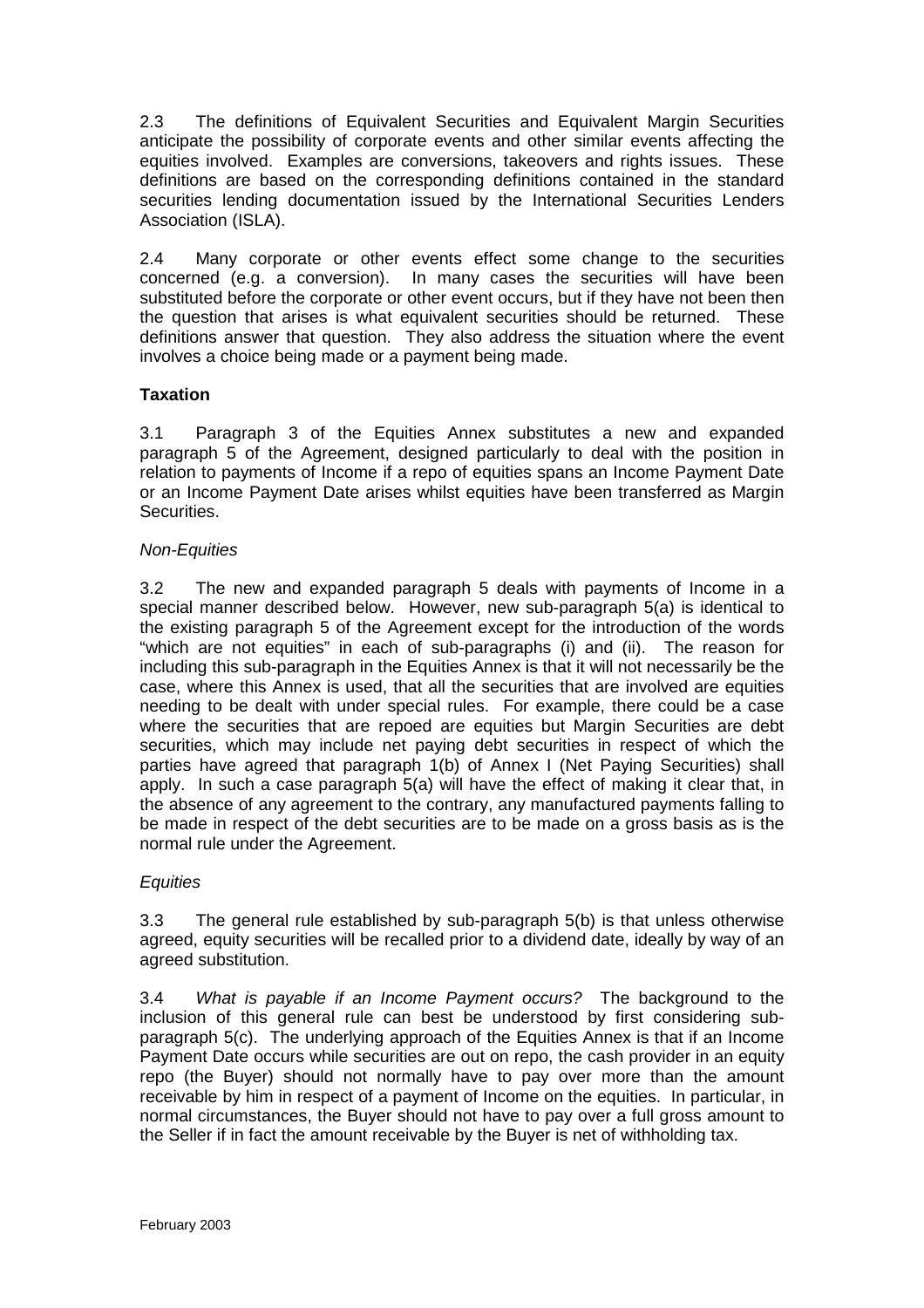3.5 Accordingly, the drafting approach of sub-paragraph 5(c) is as follows. It stipulates as the normal rule that, where equities are out on repo over an Income Payment Date, the amount of the manufactured payment payable by the Buyer is the amount of cash received by him (net of any withholding tax deducted at source), plus any amount which the Buyer is entitled to recover from the source jurisdiction of the equities in respect of tax. If the Buyer has disposed of the equities at the relevant Income Payment Date, the paragraph 5 payment is calculated by reference to the amount that would have been obtained if the Buyer had retained them.

3.6 No amount is payable under paragraph 5(c) in respect of irrecoverable withholding tax suffered in the jurisdiction of issue, nor by reference to any tax credit benefit which the Buyer might be accorded by the authorities in its own jurisdiction.

3.7 *The preferred solution:* Given that background, a Seller is likely to prefer to take back securities over an Income Payment Date, for example where the amount which the Seller itself would receive if it held the equities at the Income Payment Date would exceed the amount which the Buyer would have to hand over to the Seller under the normal rule in paragraph 5(c) as outlined above.

3.8 Accordingly, paragraph 5(b) provides that, unless otherwise agreed, a Seller will seek to effect a substitution of equities which would otherwise still be out on repo over an Income Payment Date. As with any substitution, this will require the Buyer's agreement to it. If no substitution has been effected, the relevant Transaction will terminate before the Income Payment Date. It is recognised that a Seller should be responsible for monitoring the dividend payment dates relating to equities which he has transferred by way of repo. Accordingly, such a termination before an Income Payment Date will only occur if the Seller has given the Buyer notice under paragraph 5(b)(iii) of the impending Income Payment Date and requested the retransfer of the equities.

3.9 If the Seller has given such a notice to the Buyer, but the Buyer has failed to make reasonable attempts to transfer equivalent equities to the Seller before the Income Payment Date, the proviso to paragraph 5(c) requires the Buyer to indemnify the Seller against loss caused by the failure to transfer.

3.10 *Margin Securities:* Equivalent provisions to those discussed above apply in the case of Margin Securities which are equities. In particular, paragraph 5(b)(ii) will provide for the transfer of Equivalent Margin Securities to the transferor if the transferor has given a notice to the transferee under paragraph 5(b)(iii) and provided the transferee with appropriate additional information. In such circumstances, in addition, the transferee will need to agree to the substitution request.

3.11 *Inter-relationship with normal gross-up clause:* Paragraph 5(d) is designed to govern the relationship between the normal gross-up clause in the Agreement (paragraph 6(b)) and the position as described above. The effect of paragraph 5(d) is as follows. The Buyer will not, if it has to account for any tax when making a payment in respect of equities pursuant to paragraph 5(c), normally be required to pay an additional amount by way of gross-up under paragraph 6(b) if some withholding is required on making the payment to the Seller. This is consistent with the view that generally, the Buyer's position should, as cash provider, be protected under an agreement to repo equities. An exception is made in a circumstance where, in relation to the Income payment on the equities in question, the Buyer can obtain a tax credit which means that the withholding or deduction does not amount to a true cost for the Buyer. In such a circumstance, the gross-up clause is reinstated.